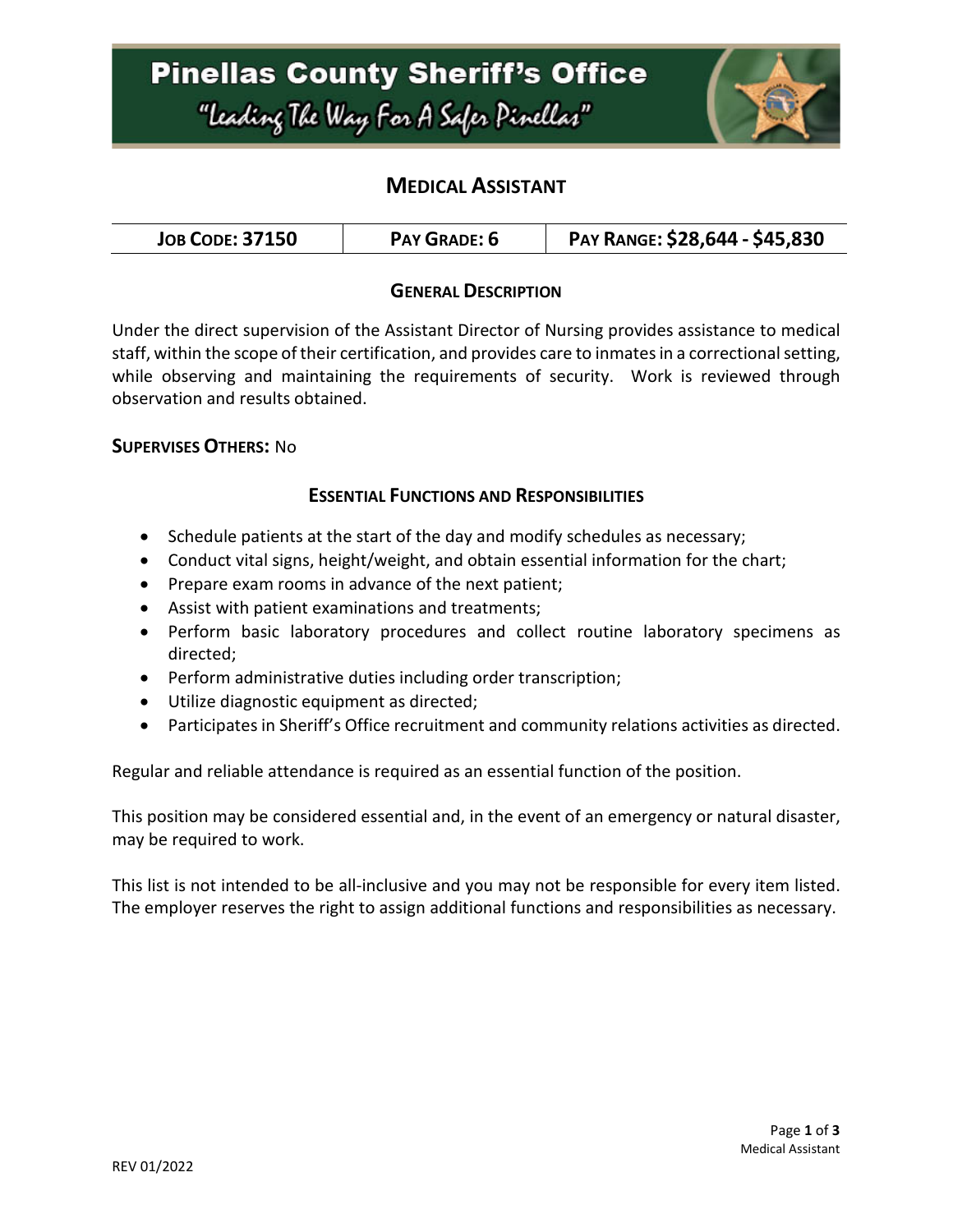# **Pinellas County Sheriff's Office** "leading The Way For A Safer Pinellar"



### **QUALIFICATIONS**

- High school graduation or equivalent diploma from an institution accredited by an accrediting body recognized by the U. S. Dept. of Education or licensed as a degree granting institution by the Commission for Independent Education AND
- One (1) year experience as a medical assistant
- Certified or Registered Medical Assistant in the State of Florida
- CPR-Basic Life Support
- Must possess a valid Florida driver's license

### **KNOWLEDGE, SKILLS, AND ABILITIES**

- Ability to work independently on complex and confidential tasks and to maintain medical confidentiality and security of health records and medical information
- Ability to interact and communicate effectively and courteously with co-workers, other agencies and the public
- Ability to perform all functions of the job classification without posing a direct threat to the health or safety of other individuals in the workplace